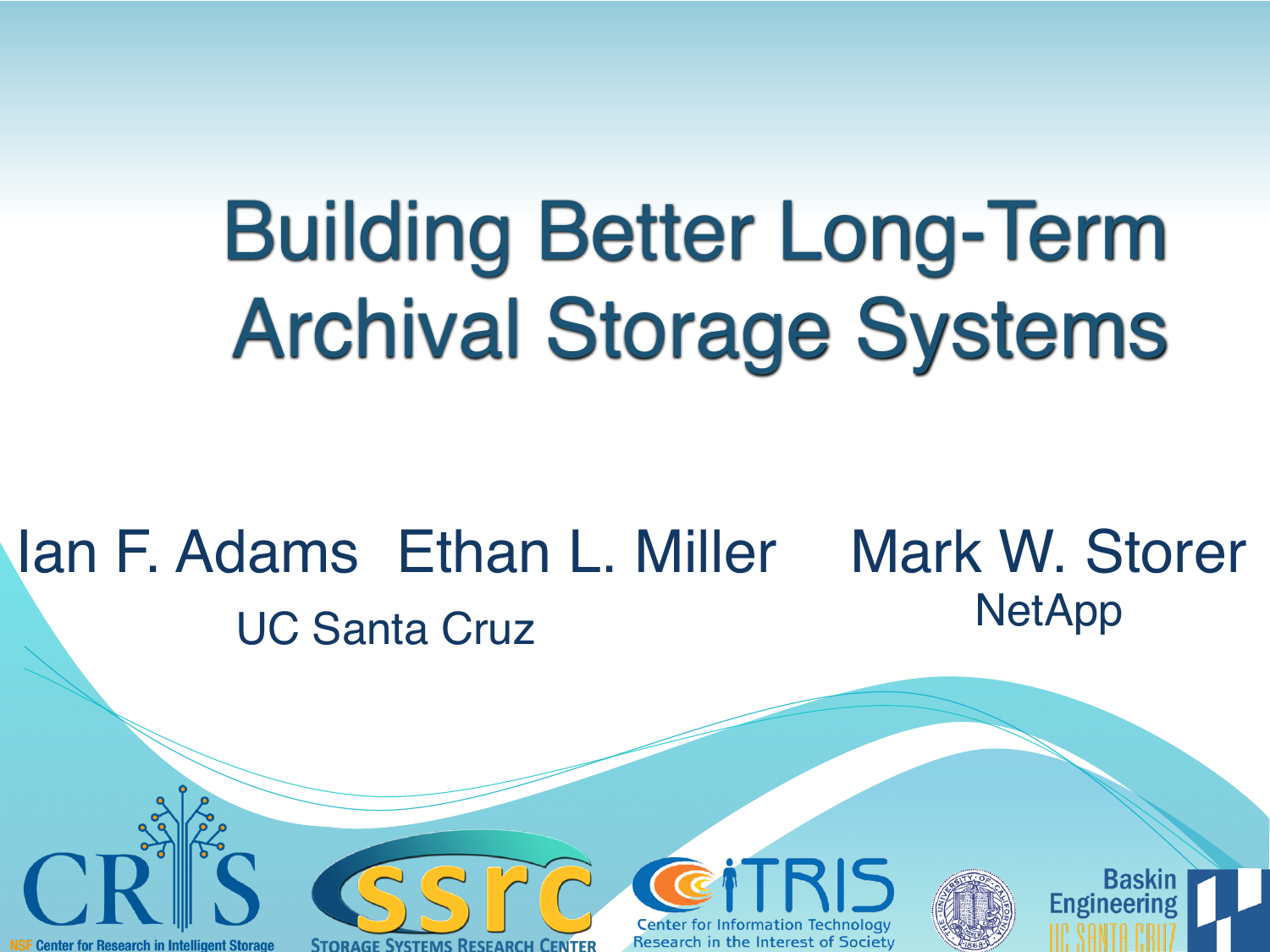#### **How is archival storage used?**

- Details of archival storage workload are important!
	- How often are data accessed (read & write)?
		- How dense are accesses?
	- Are there patterns in file accesses?
	- Are all accesses (users) equivalent?
- Why should we care?
	- Archival systems being designed around speculation and out of date information
	- Systems may be optimized for the wrong workload!
- Data is either out of date, unrelated, or nonexistent
	- Last tertiary storage studies were almost 2 decades ago
	- More recent workload studies are unrelated
	- Nobody has looked at modern archival use-cases





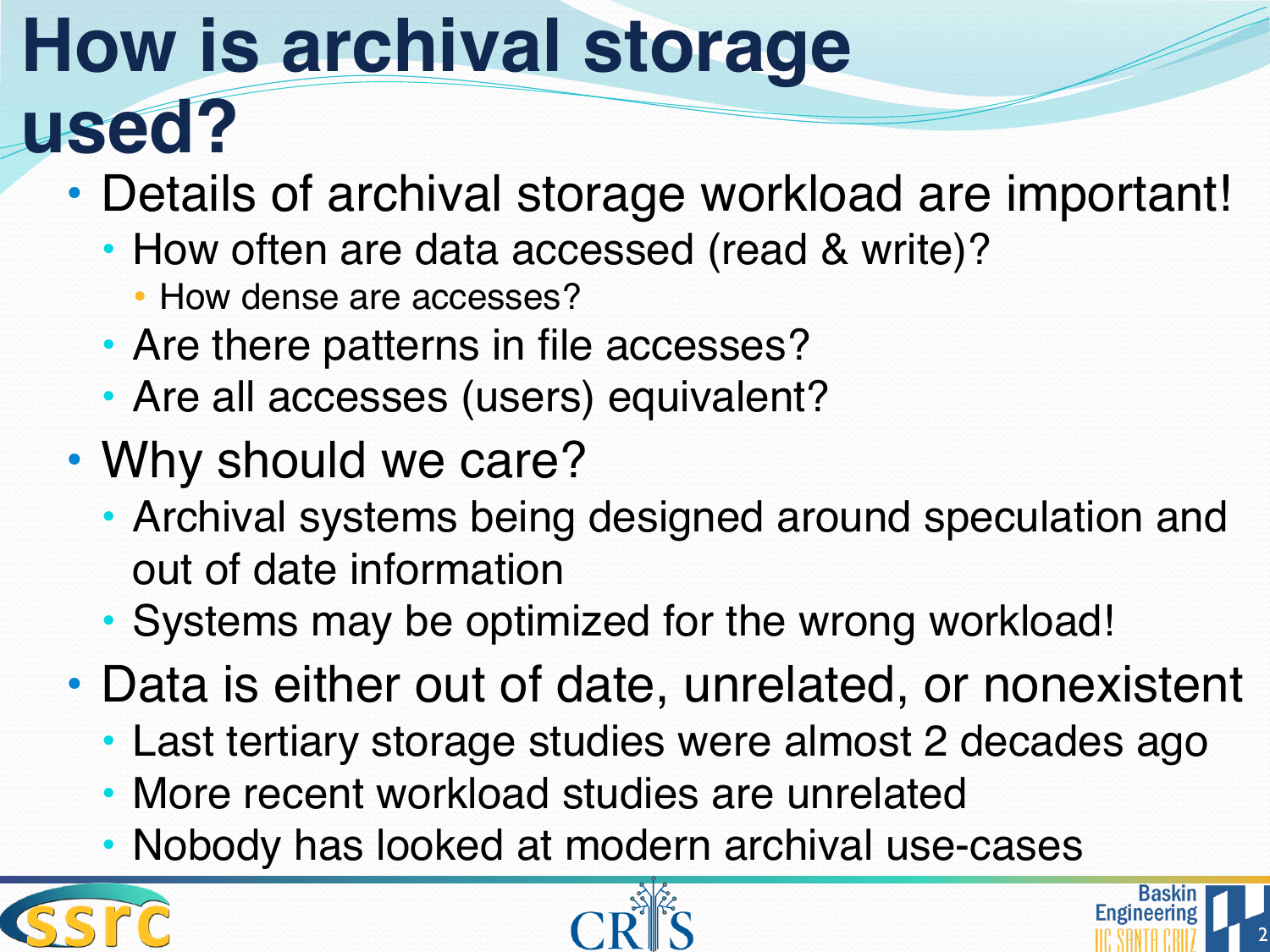## **Contributions**

#### **• Our work is bringing our knowledge of archival storage behavior up to date**

#### • Our contributions:

- Examine common assumptions in archival storage
	- in particular "write-once, read-maybe"
- Examine impact on current and future architectures
- Begin looking towards tools for future studies





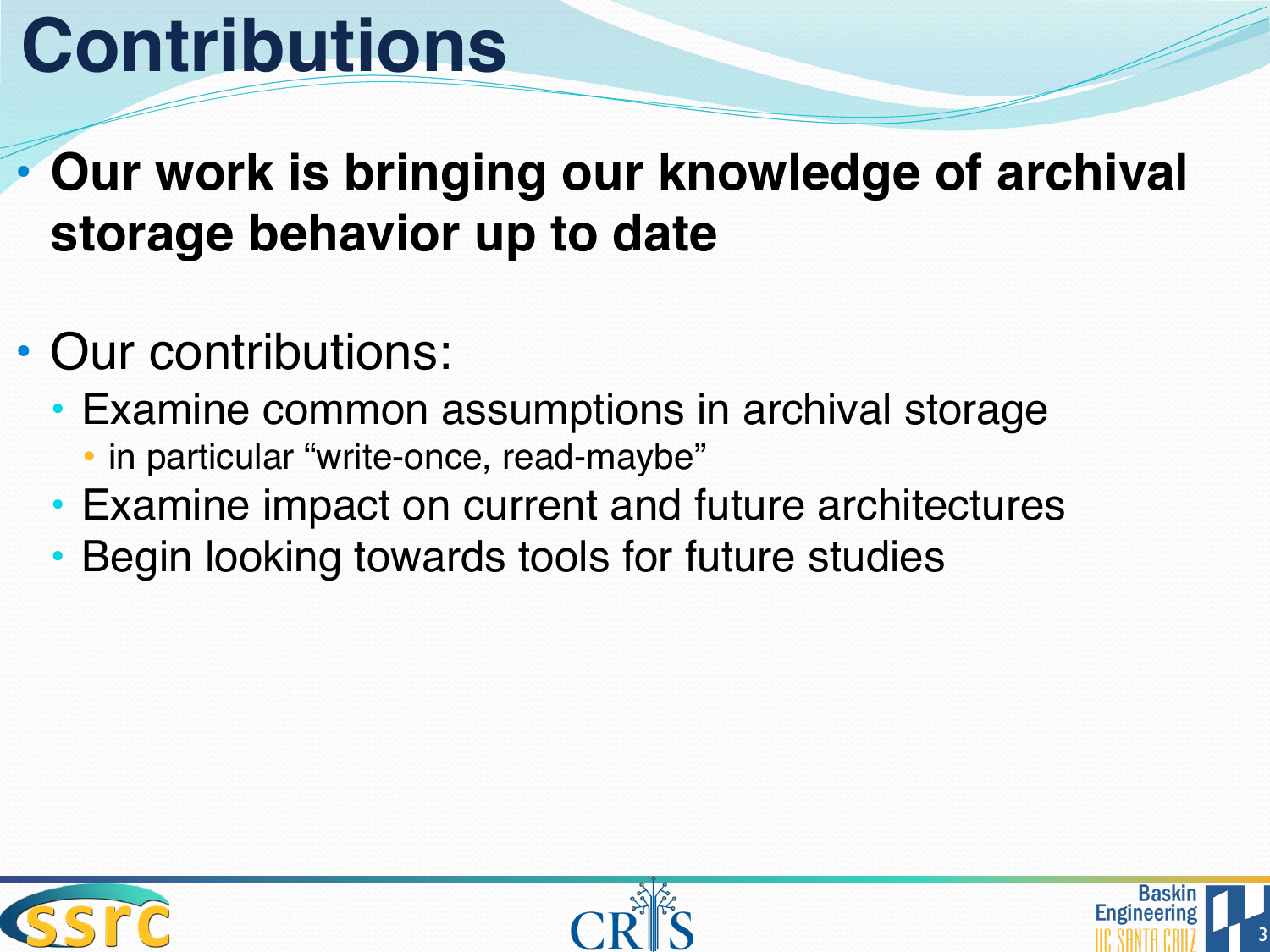### **Systems studied thus far**

- Los Alamos National Laboratory
	- 55+ Million files, 1.3 PB
	- 13 months of daily FSstats histograms
- Washington State Digital Archives • 28 million web viewable records 10+ TB
	- 3 years of record metadata and user access logs
- California Department of Water Resources
	- 56,000 reports on water table data, 2.5 GB
	- 3 years of access and update logs





4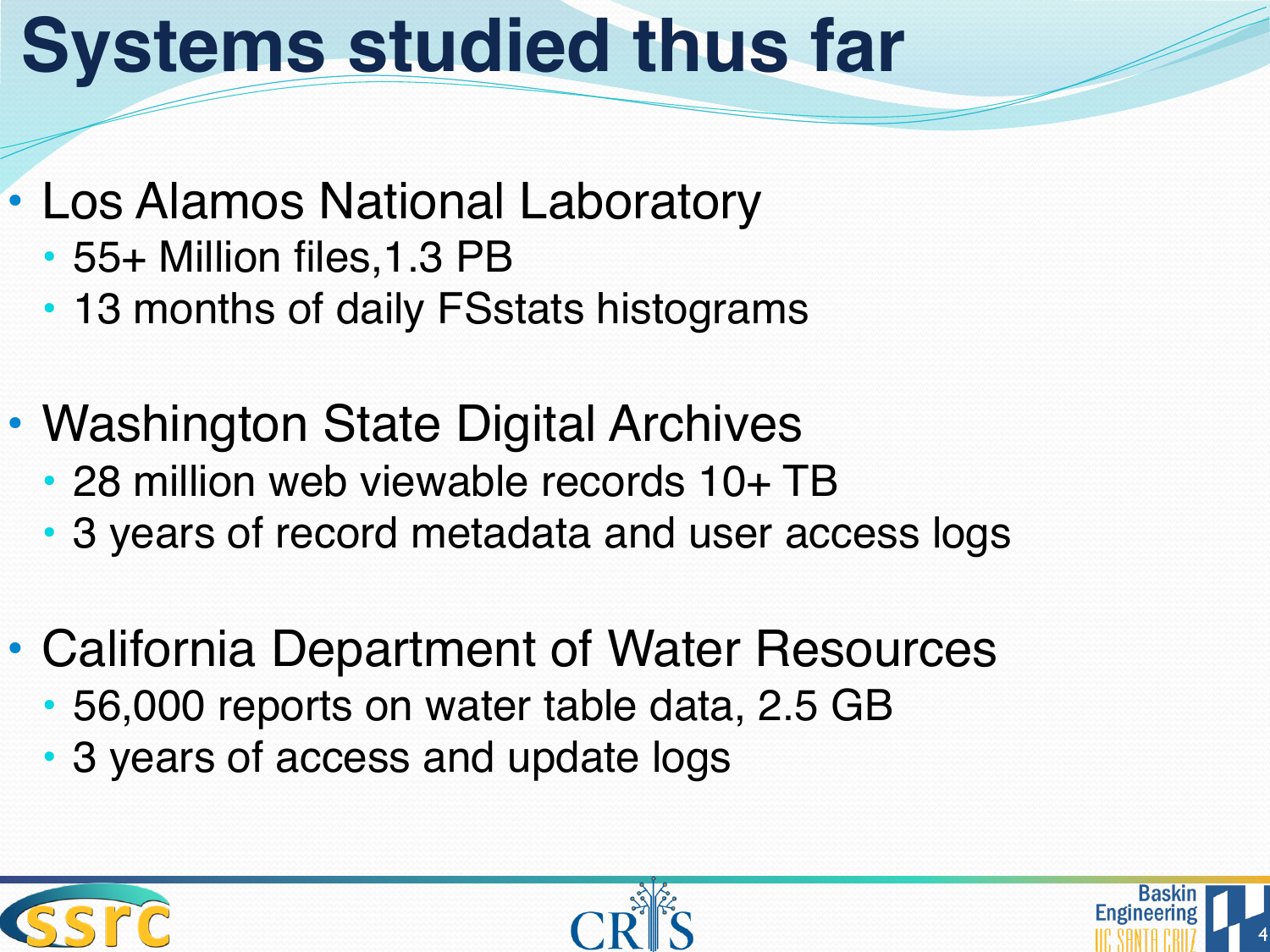### **Prevalence of mass accesses**

- Frequent mass accesses Water Corpus
	- Google accounts for 70% of 4000 water corpus retrievals
	- Integrity checking processes (not shown) account for 99% of retrievals to historical corpus
- Future migration converts "Read Maybe" to "Read Definitely"
	- New access API?







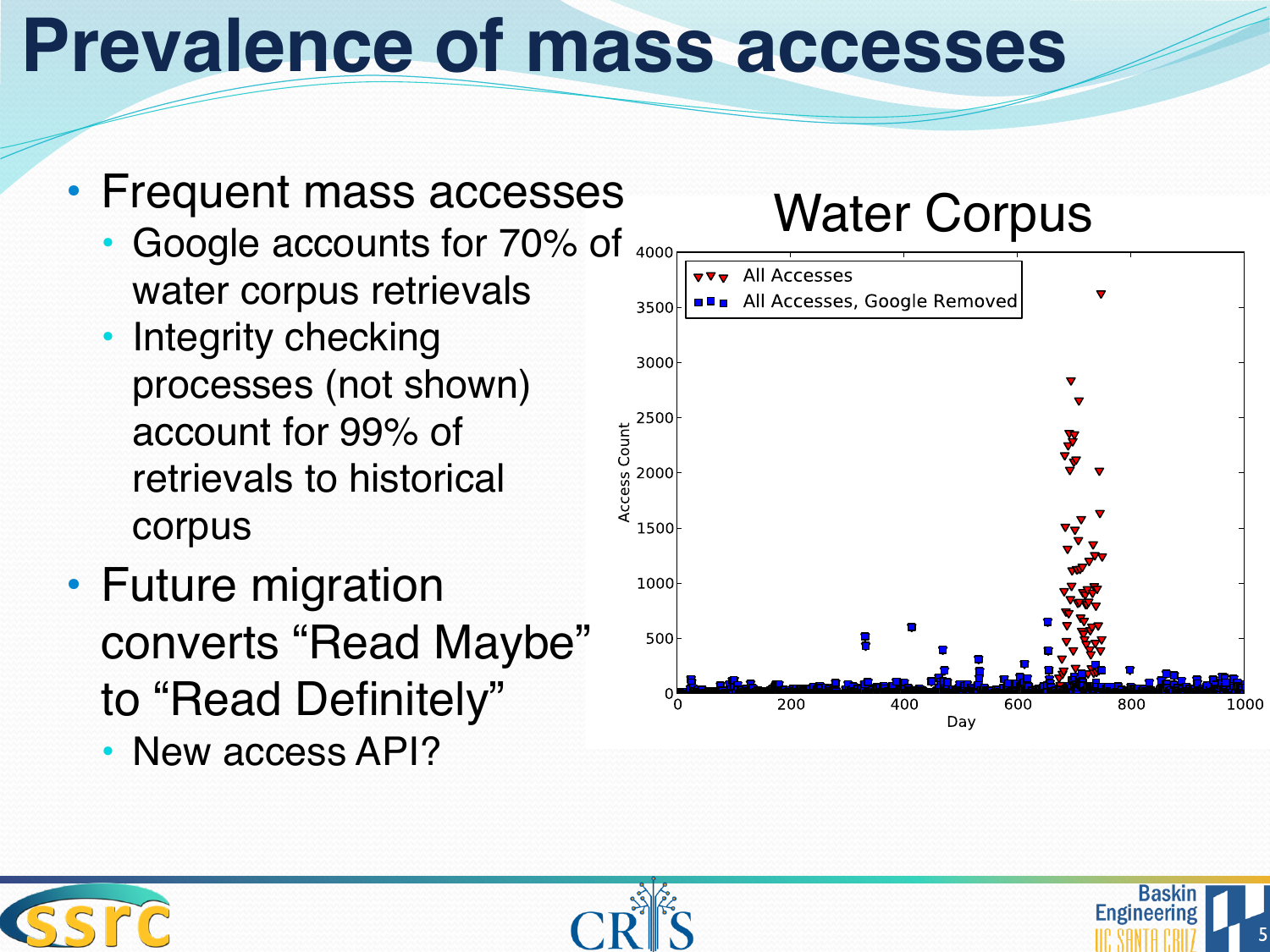### **Prevalence of mass accesses**

- Frequent mass accesses
	- Google accounts for 70% of 4000 water corpus retrievals
	- Integrity checking processes (not shown) account for 99% of retrievals to historical corpus
- Future migration converts "Read Maybe" to "Read Definitely"
	- New access API?









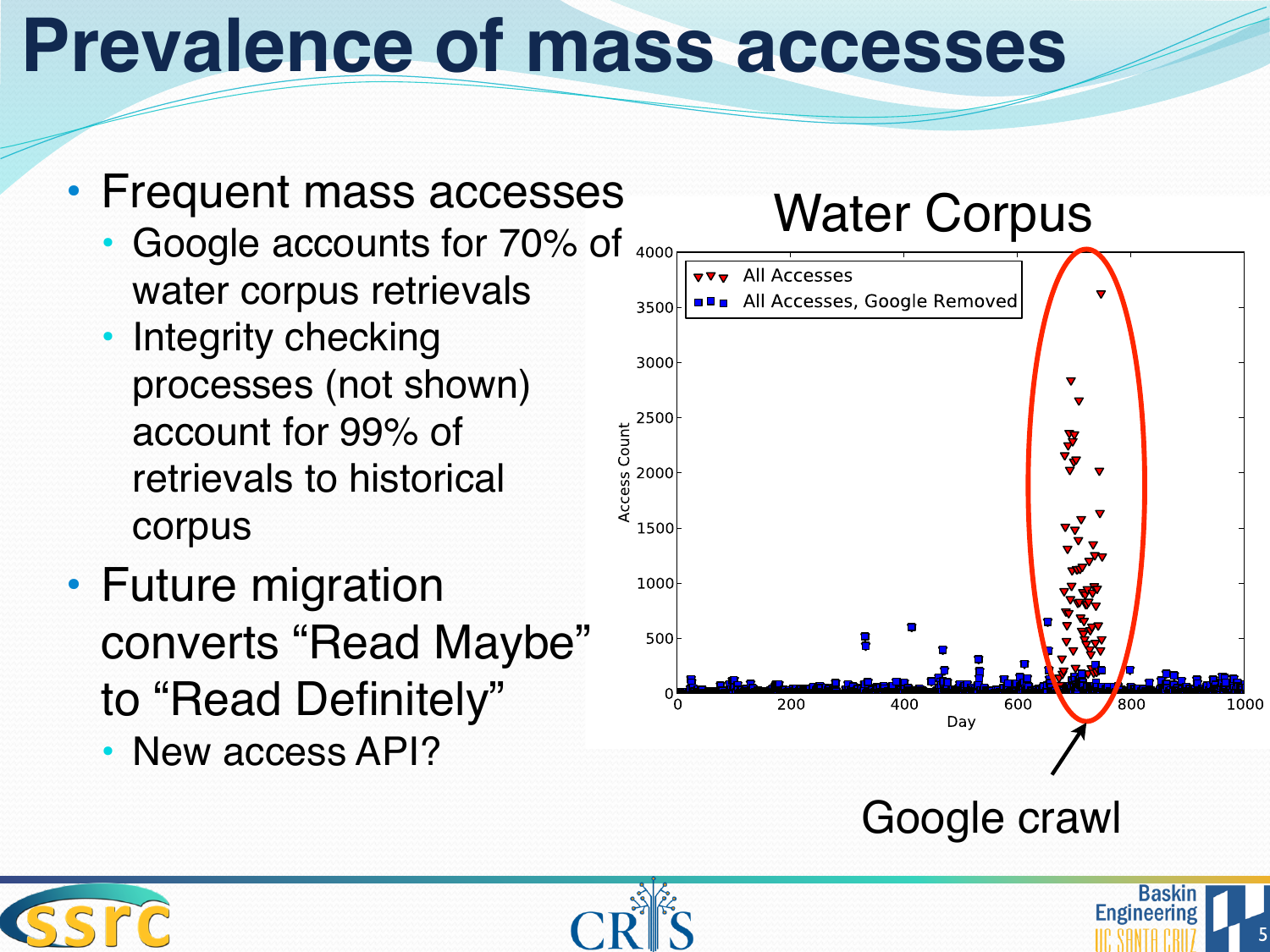# **Other findings (in brief)**

• Surprisingly frequent file updates

• Strong content locality within user sessions

- Limited content popularity system wide
	- i.e. limited per-record/file popularity
- Good data is very difficult to come by





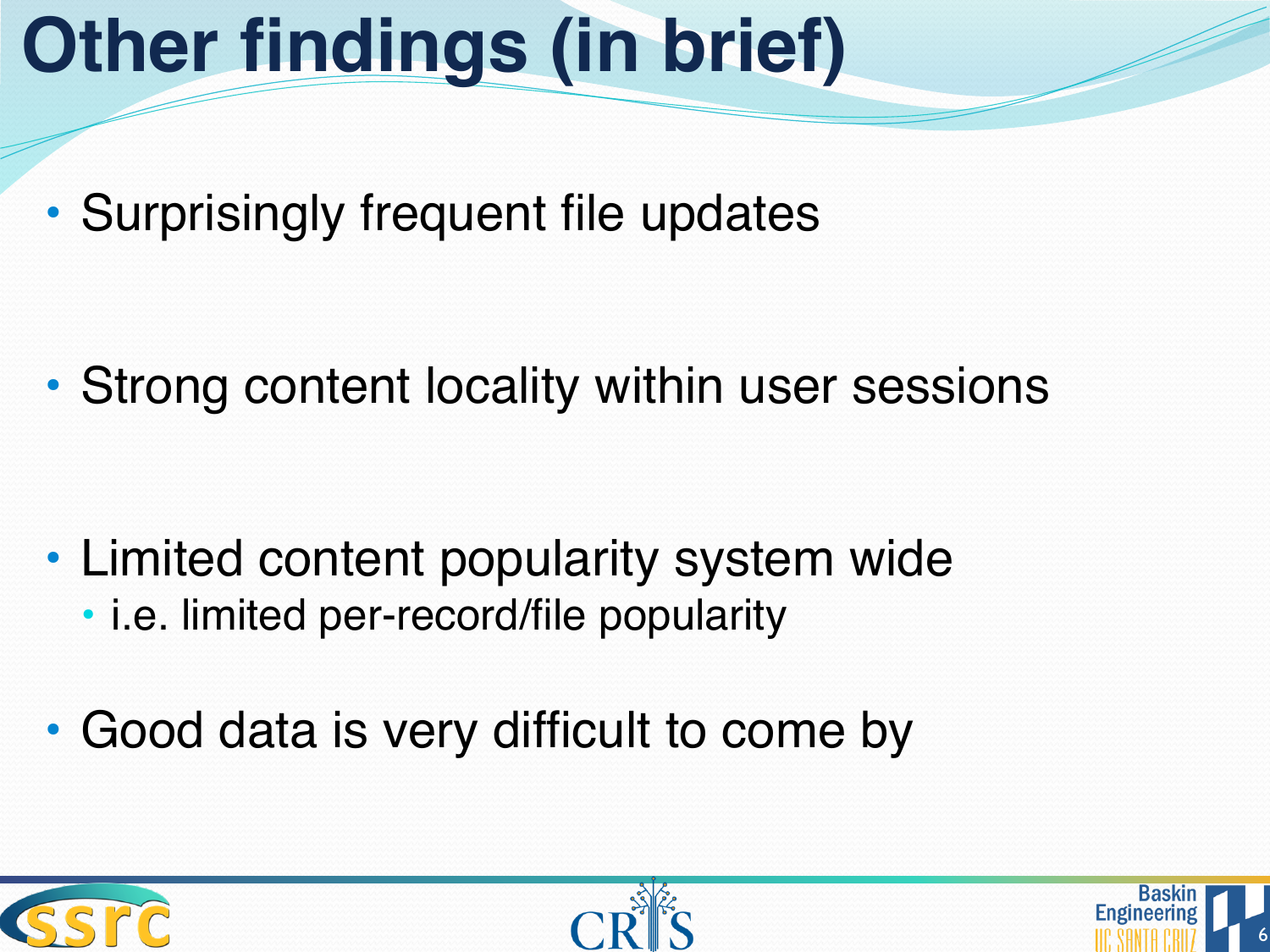# **Next steps**

- Analyze new data
	- National Center for Atmospheric Research
	- Additional "public use" corpora
		- We're looking for volunteers who have access traces
- Apply findings to archival storage system design
	- Knowledge about access density / frequency
	- Batch vs. on-demand requests
	- Data grouping





7

**Engineering**